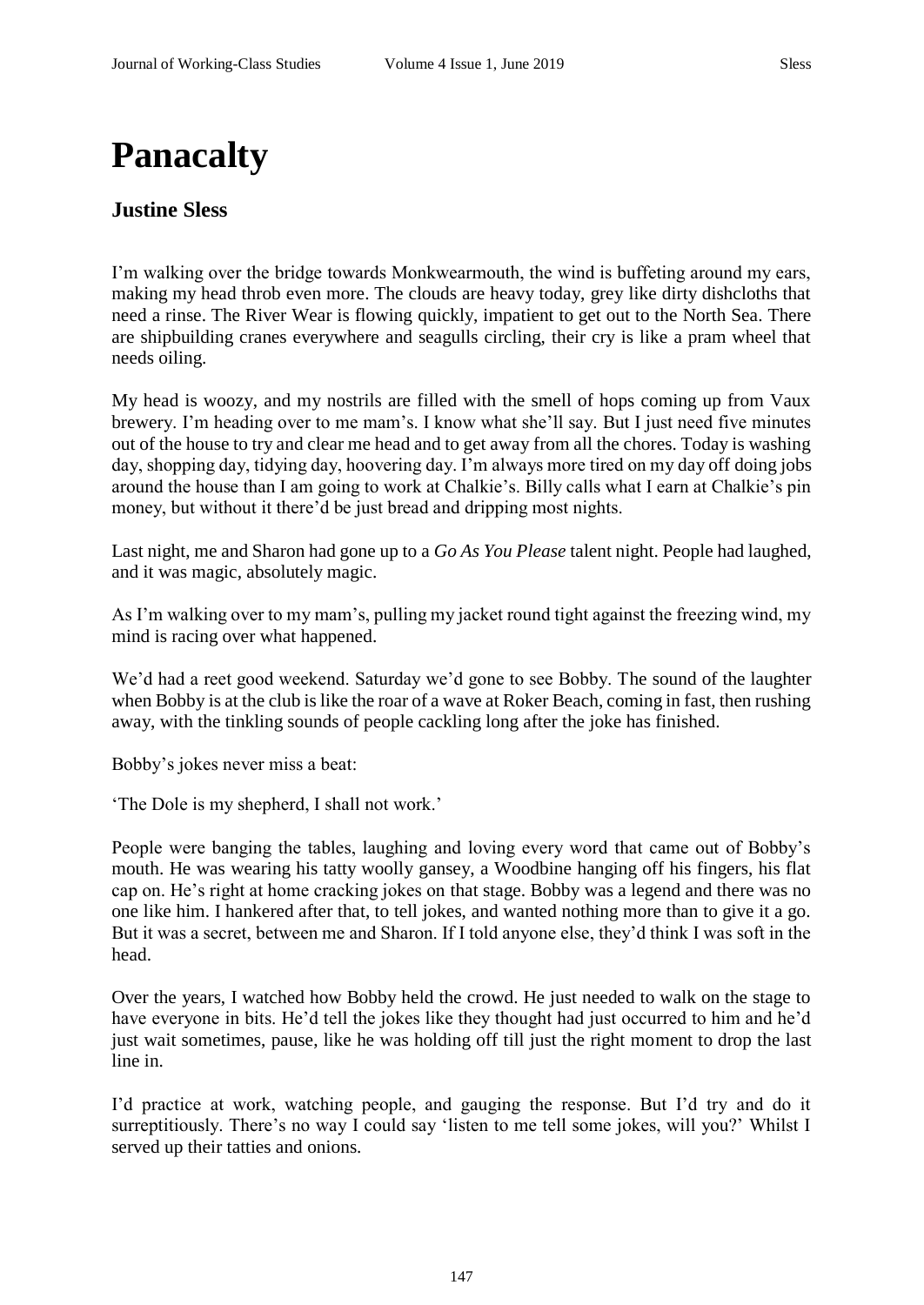It was like Bobby knew what we were all about and could find just the right thing to make us laugh, like when he thinks he's won the pools.

'There was a knock at oor door last Wednesday mornin'. The man says, 'Am from Littlewoods.' I says, 'God bless ya! Have I won the treble chance?' He says, 'Nah, your wife's up for shoplifting!''

We'd heard most of Bobby's material before, but we always want to hear it again. I'm watching Bobby like a hawk, wondering how he does it. The way he stops a while, the way he knows when to tell the punchline.

My heart's pumping at the thought of getting up on stage at the talent night Sunday. I was doing it partly to shut Sharon up. She was always going on about how funny she thought I was. Laughing at my Bruce Forsyth impressions, asking me to tell her again daft things that happen in the shop. But I was also doing it to prove to myself that I was more than just a lass at Chalkie's selling tatties, turnips and carrots. There had to be something else to life than just that, and if it was telling jokes up on stage then I wanted a go.

There weren't many lasses up there telling jokes at the clubs. I'd seen one or two but they sang and told a couple of jokes between songs. There was no way I could sing though.I'd think of things while I was doing the washing or the shopping, and I'd remember them. No point writing them down. I'd lose them, or Billie would want to know what I was up to other than writing a shopping list.

Bobby was a natural, and that famous in Sunderland there were rumours flying around about how much he could earn at the clubs a night. Figures so high it felt like a fairy tale.

There was no one as good as Bobby. I knew I could never be like that, but I wanted to give it a go and the talent night was the only place I could do it. I never told Billie, he would think I was radge. But to get up there and make people laugh, that was a rare thing to be able to do. When I was watching Bobby, I felt like I was studying the form guide. Watching him closely, trying to unlock the secret of how to make people laugh.

When Bobby's on at a club, it's like the whole of Sunderland is in one room, packed in like hot chips in a deep fryer. At the Percy Main Club, standing there in front of the red curtain on Saturday, Bobby looked like he was a fancy chocolate in a box.

There was no point being late to the club when Bobby was on or you'd never get in, never mind a seat. It's always a rush to get there after work. I had to bolt to the chippy to get our teas. There's never time on a Saturday to make anything, and while I've got the money in my purse it's always nice to get a fish supper.

I get home with the dinners, the paper steaming and smelling of vinegar, my mouth drooling. Come tea time I'm famished. I can never get more than five minutes to myself on a Saturday at work, it's that busy in the shop. Chalkie is always there leaning up against the counter at the back of the shop, weasel-eyed, watching us lasses rake in the cash, while he sips on a brew. He's an old bugger, always trying to cop a feel when you take the sacks of tatties off the back of the van. You have to watch him, but you can't be too cheeky back or you'll lose your job.

When I get in with the fish supper, there's ten minutes wasted trying to get our Micky inside.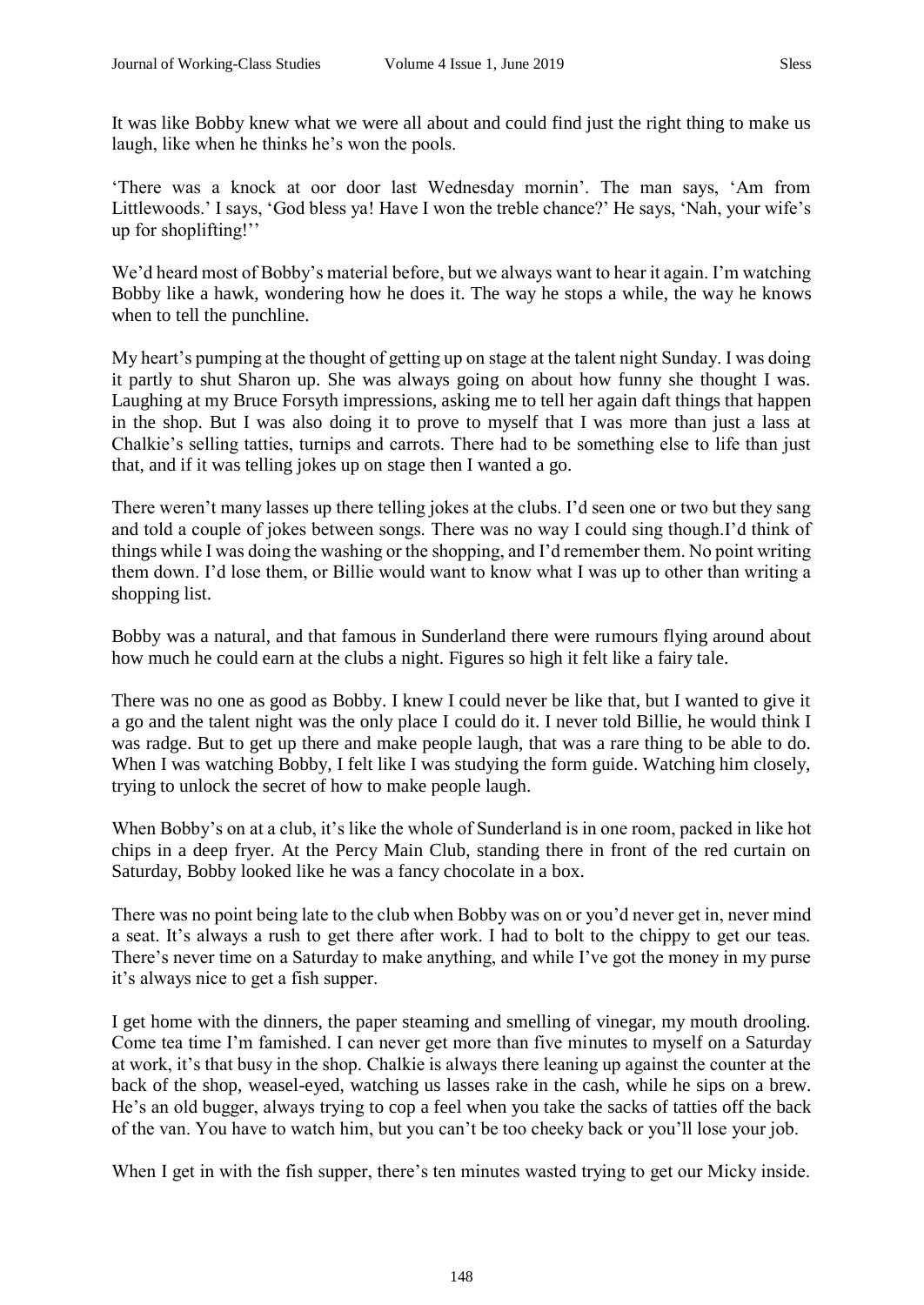He's always with little Gary from the end of the street, kicking the ball up and down. Gary's a year younger than our Micky. His head is shaved and his ear is pierced already. They

both go to the Valley Road school. They kick the ball all the way there and back and, like every other lad in Sunderland, they think they're good enough to get on the team.

I'm sure Gary's got light fingers though, so I never let him in the house. He's a canny enough lad and he's always quick to have a laugh. When he laughs though, you can see that his front teeth have gone all black right down to the stump. His mam's been giving him pop in his bottle since he was little, poor bairn. I can always see how hungry Gary is, but there's hardly enough chips and scratchings for me, Micky and Billie, never mind an extra mouth.

Saturdays, Billie always takes Micky to see Uncle Darren during the day, then in the afternoon Mickey kicks the ball with Gary. They've been going up to see Darren awhile now, just to keep him company.

Darren had an accident at the pit last year. It was a bad one, down in the shaft, worst place really. Trapped his leg, stuck in there for ages before they could get him out. Probably never work again. Darren wouldn't say that to Micky though. Micky wants to work down the mines when he's older and Darren wouldn't want to put him off. Besides if Micky doesn't work down the mines, there'll not be much else he can do.

Billie's at the Monkwearmouth pit, like his dad before him. I've had five brothers down there. Keith lost his life young. He just coughed and coughed and never stopped. Then came the blood with every cough, and by the time he was twenty there was nothing left of him, and he died. I loved Keith most, maybe because he wasn't here long.

After tea and hearing how Micky's got on for the day, Billie takes Micky up to his mam's. Then he heads over to the Monkwearmouth Club to see the lads from the pit. I squeeze into me Geordie Jeans, put on a top that's probably showing more boob than necessary, a bit of lippy, and some powder on my face, then leg it up Villette Road for the bus. I needn't have bothered with the powder mind, because there's that many people in the club my face gets as shiny as a toffee apple, and probably just as red.

We have to dag around waiting for Sharon's fella to sign us into the club when we get there. The Club Rules, big as can be, are on a sign at the door: *Women must be signed in by a member.* And you can only be a member if you're a man.

I hate that bloody rule. Clubs are happy to take our money for the Housie and the beers, but we can't be a member and we can't get in without a man. Makes me gnash my teeth. But no point complaining, because nee bugger listens.

We get to the club by seven. The girls from the shop have saved me a seat and there's a pint already on the table. I never know how they all manage to get there so quickly. They must eat their dinners walking along the road. We do a couple of games of Housie, before Bobby gets on. It's just killing time though and a way for the club to earn more money from us.

The bar's ten deep, people stocking up on two or more pints to see them through the whole show. There's no moving once Bobby's on, everyone's sat still waiting for him to make us laugh.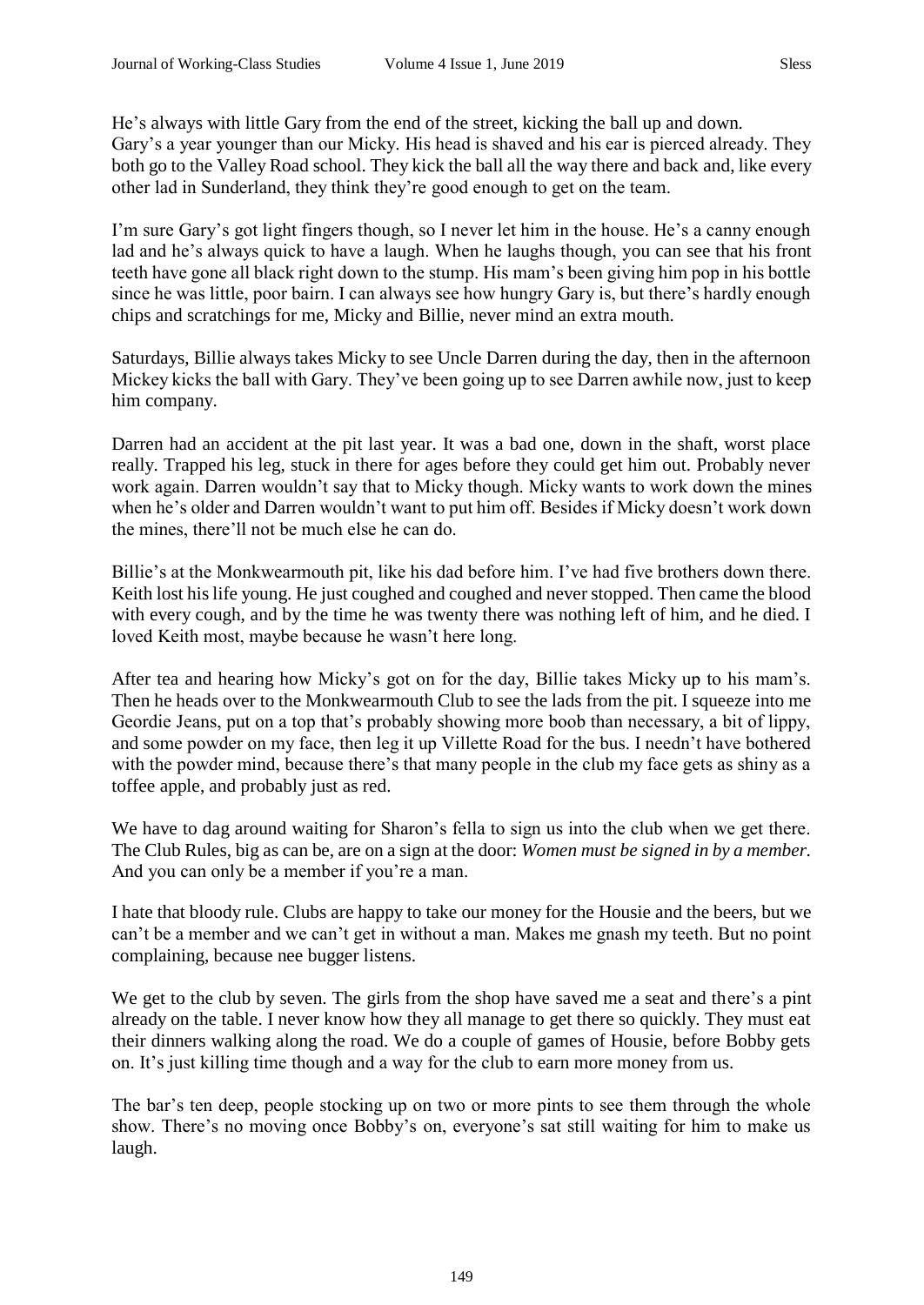'Ee Julie, yer looking that nice, pet,' I say to her. She's pullin' down her top a bit more, her tits are wobbling like jelly, but with her dimply smile she can get away with anything that one.

Julie's boyfriend Dave's very canny. He's started managing the electricals department at the Jobling's store and got himself a new car. Julie and Dave are saving to buy a place at the new Peterlee Estate. Until they save enough money though, they're staying at Dave's mam's place. Julie says it's a bit of a strain because there are five other bairns still there, and his Nan. Julie and Dave get their own room, but that means the five bairns and Nan are all in one bedroom.

When we get paid, Julie puts twenty quid down her bra and says, 'The rest is to get me out of that mad house.'

How they're managing to buy a house and have a new car is beyond me. Me and Billie can barely put the tea on the table some nights. Billie and his love for the races doesn't help. I never say anything though, or he turns.

Sharon has blue mascara on. It makes her eyes look strange, like she's heard something surprising. She's smoking one ciggie after another, because she doesn't have time to smoke in the shop. 'I'm gasping,' she says as she lights another, 'I've hardly had time to have a tab all day.'

The bar's packed. People can hardly move from their tables to the bar and back.

There's men buying Babycham for their wives and girlfriends, and blokes buying pints for other blokes.

When Bobby finally comes on, I look round at all the faces: the gadgee on the table next to us laughing so much his face is red all over and there's tears running down his cheeks, like a bairn blubbering on his first day at school. Molly from over the road from us is laughing so hard that she's making a snorting noise, like the train pulling in from Newcastle. Those that smoke are wheezing from laughter. Those that don't smoke might as well be, because the air is thick as a pea souper.

The women have done their hair nicely. Some of them have it piled up high, a couple have got that new-look Purdey cut. It makes it look like a bowl's been popped on their heads and someone's cut around it. Some, Molly included, have still got their head scarves on, pulled over their ears. I'd never wear a scarf at the club, I'd be afraid to miss a joke. Most of the men have big guts, their nylon shirts straining to cover them (it looks like the buttons will pop). Some blokes are scrawny, with beady eyes and a mean look. The runty ones have probably been here since opening time. The more they drink, the scrawnier they seem to get.

It's like a tin of Quality Street's been opened and everyone's looking for their favourite one, faces all shiny and smiling, not crooked and nasty like things usually get in the club.

'A man come to oor door. I says 'Come in, tak a seat.' He says 'I'm coming in to tak the lot.''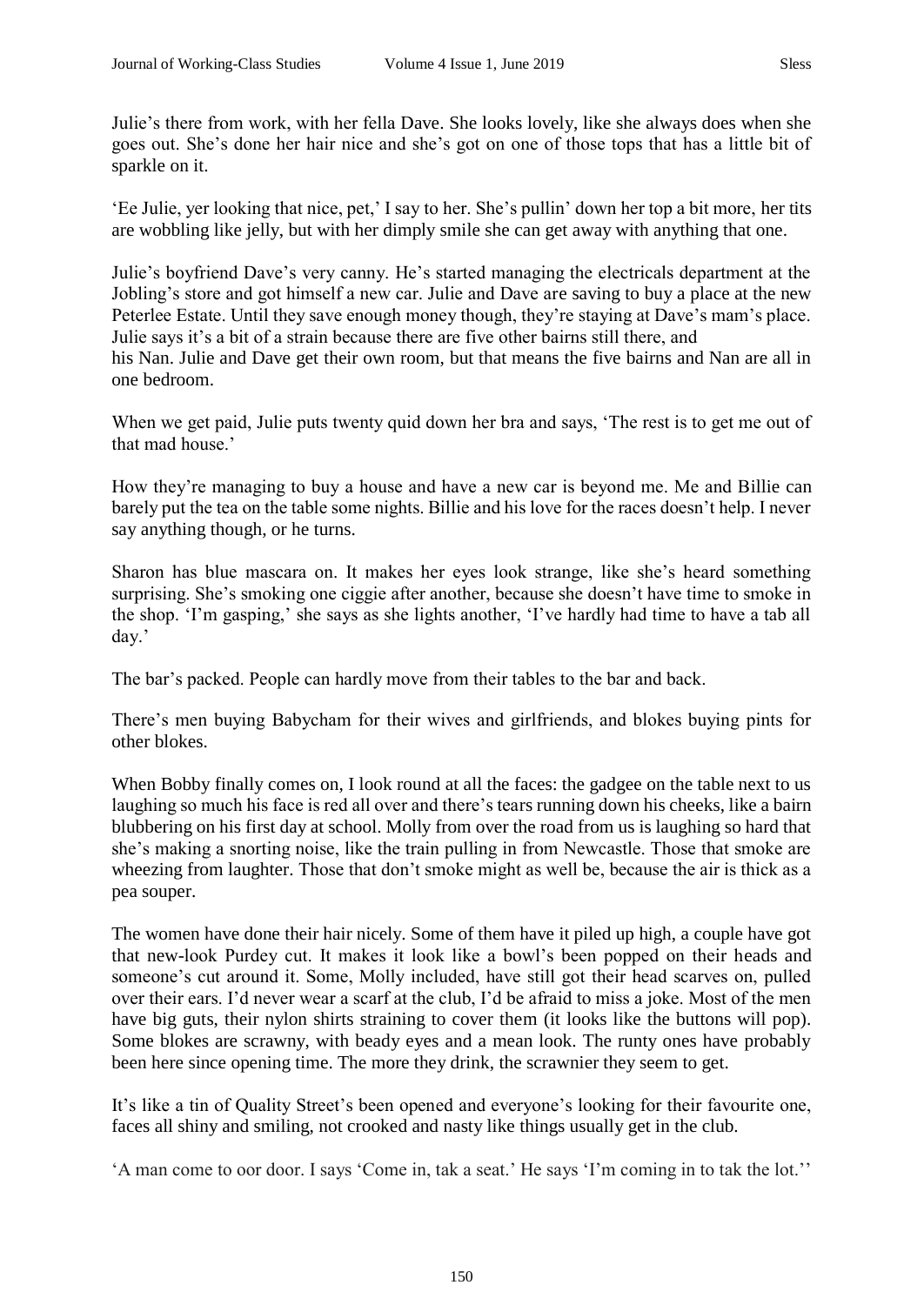The laughter thunders in and Bobby just holds on, sucking on his Woodbine, waits until it dies town, he's got all the time in the world and plenty more jokes to tell.

My back is killing me and my knees are bruised from banging the potato and onion sacks around all day at Chalkie's, but when Bobby's on stage nothing else matters. Not even Anne and her misery at closing time in the shop, passing out the pays like it was her money, like we hadn't earned it.

'Thanks Anne,' I always say, nice as pie, 'You coming out wi' us lasses tonight?' knowing she wouldn't, but just to make it seem like I was bothered about her. She says the same every time though, 'No pet, I'm too old for going out now, I'll be in front of the telly watching me shows.'

She'd be better off having a half a pint with us and a laugh, rather than sitting up there in that council flat all night with her mam. Anne wasn't married. There was talk of some lad years ago, but she never mentioned him, and we never asked. More fool her I always thought, up there in that council flat, then coming back to work miserable again on Monday. You can even forget about your own debt listening to Bobby tell us jokes about his. And when he talks about his wife, well we can all relate to that.

'She shouts from upstairs, 'Bobby can yer fix the string on wa carrier bag?' … Why? am nae engineer.'

Bobby's Woodbine is almost out, and as the ash drops to the floor he finishes:

'They came into the court and they woz givin' the papers out to the jurors. She shouts 'Bobby, there must be a Housie on before the case!''

His last joke is a cracker, everyone is banging their tables and clapping.

Bobby goes backstage and people wait for him to come out. It's almost as funny seeing him leave the stage with only his tatty gansey on and come out afterwards in a smart suit, a signet ring the size of a penny, and his hair all slicked back.

'You were topper man, reet topper, tell us another one ...' People everywhere trying to shake his hand.

Bobby's taking it in his stride. He's nodding at the lads and winking at all the lasses. Anyone would think he was a rock star or royalty, the way they're all milling around him. Nearly all the lasses are taller than him, but it doesn't seem to matter. They've all got the look of love in their eyes.

The light starts flashing LAST ORDERS over the bar, and though we all love Bobby Thompson, we love the piss even more. Like a pack of seagulls running after a stray chip at Roker Beach, everyone heads to the bar to get their last pint. When we get outside, the piss hits everyone and those shiny faces strained with smiling turn ugly in no time.

I walk home with Sharon. It's freezing, and our breath hits the air like we've smoked ten fags at once. The queue had been a mile long to get to the toilet, so me and Sharon duck behind a back alley. We're swaying on our haunches, our white arses like full moons as we piss away all the pints.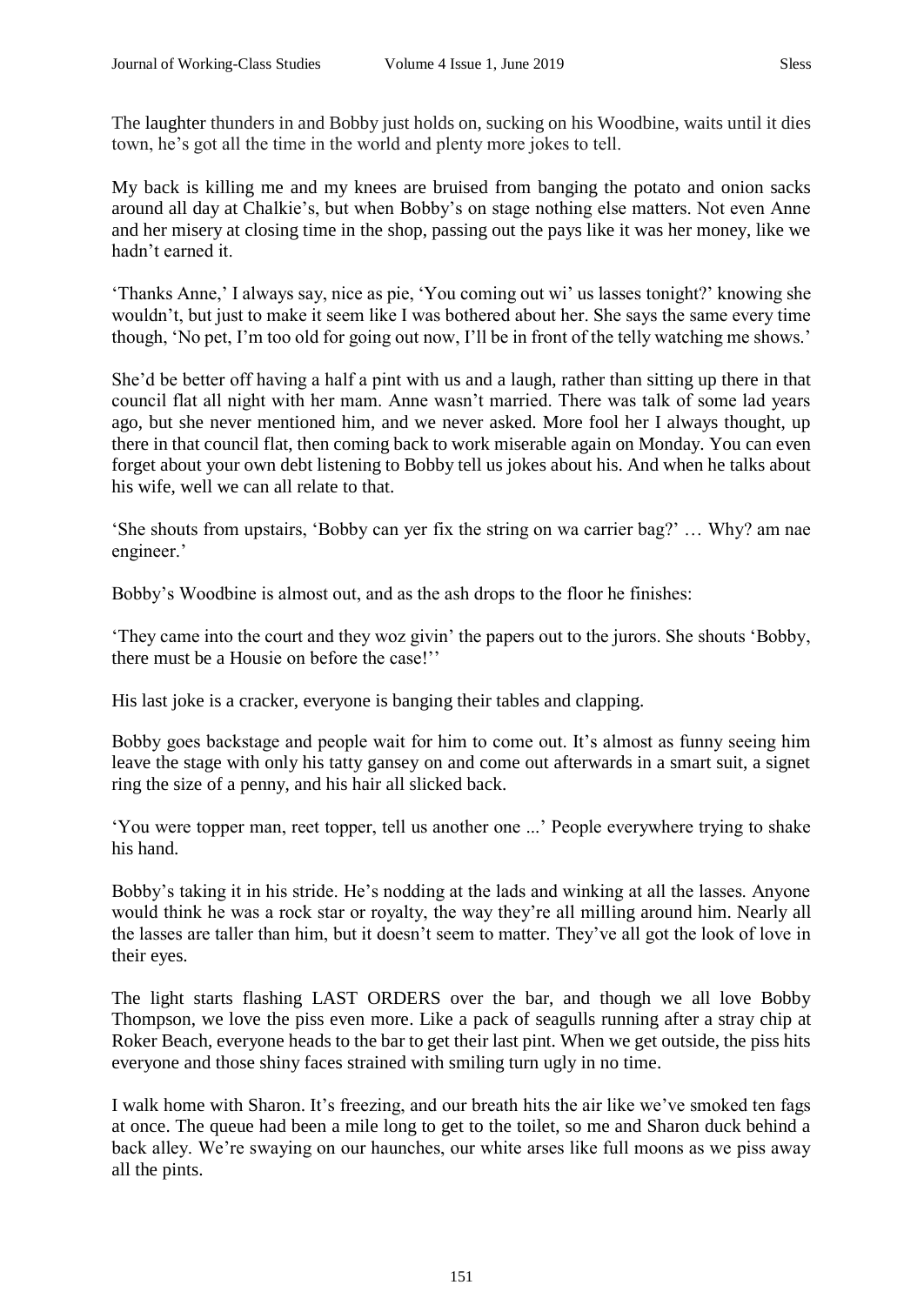'If only Chalkie could see us now. He'd say, 'We could sell this lots at turnips' and he'd have our bums sold in no time at all. Twenty pence a pound,' I say as I try not to get piss on me new Geordie Jeans.

'They should get Bobby off and get you on,' Sharon says cackling, A bit of ash falls on the rim of her knickers as she pulls them up.

'Don't be daft man,' I say. 'No one can touch Bobby.'

'We'll just see about that tomorrow, eh? Ready for the talent night? What will yer wear? What will you say? Eeh tell them aboot that time in the shop with the carrot ...'

'I'm going to. Ee Shazza, I'm fairly cacking meself.'

We get to my door and Sharon says, 'Pet you'll be grand. You've got five minutes up there. You're funny as, you are. Remember yer lines and win so that you can get on at a real club, get a manager, get away from Chalkie's and make us laugh.'

'Don't get ahead of yerself there, Sharon. We've not seen a lass on stage yet telling just jokes. I'll give it a go. But I think I'll be a long time yet at Chalkie's.'

We say goodbye, and when I get in I lean on the door a minute to think on about what the *Go As You Please* will be like. And how I wish I'd had the bottle to ask Bobby some tips.

\*

The talent night is a blur, an absolute blur.

We get there, and I can hardly think for my guts churning with nerves. I have a sip of me pint, then I get worried that I'll need the toilet halfway through getting up there.

First, Gerry who works up at Silksworth hospital gets up on the stage, holding a cigarette and a glass of whiskey, his tie all twisted and his shirt collar fraying. Gerry looked all soft and daft, not bad looking, but his voice is shocking. He warbles the words to 'Dance to me Daddy.'

*Come here, maw little Jacky, Now aw've smoked mi backy, Let's hev a bit o' cracky, Till the boat comes in.*

He's just about to get to the chorus line when a few people up the front start booing him, and you can feel the air change.

I'm standing up next to the stage with Sharon. We've been talking to Louise who works at Greggs in Grangetown, where we get our lunches from. Louise is looking at me like I'm not quite right when I tell her I'm getting up at the talent night.

Gerry stumbles off the stage, looking a bit sheepish. As he's coming down the stairs, his marra' Barry gives him a shove and says, 'Yer a daft git. Yer not in the bathroom now man, you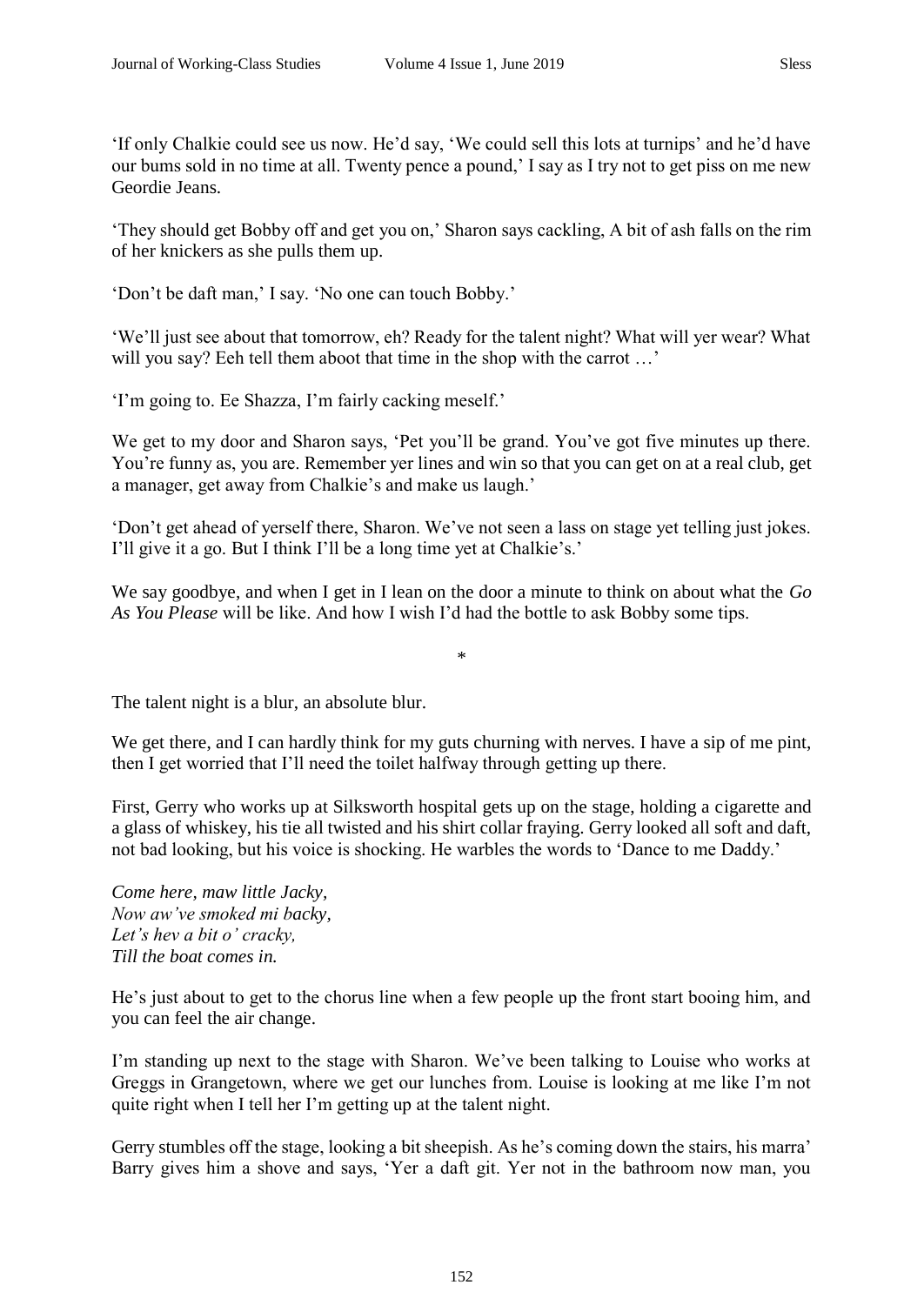sounded like a strangled cat.'

Gerry gets down the last step and swills back his whiskey. He's swaying, and he leans on Barry as he goes to sit down.

Sharon nudges me, 'Go on Elsie, you're up next. You're a crack-up you are, go on.' Sharon is shoving me up the steps to the stage. Everything goes into slow motion. I can see the compere, Joe. He has a suit on and a clipboard. I can see all the faces looking at me, the darts fixtures on the wall, the smoke billowing up in clouds. Me mouth is as dry as can be and I wish I had me pint on stage with me. Sharon is shouting:

'Go on Elsie. A joke, tell us all a joke.'

I've never held a microphone and I've never been on a stage, except as a bairn in the Christmas nativity. But that was years ago and I didn't speak, I just pointed to the sky like I had seen a star.

I try to take the microphone off the stand. My heart is thumping, I don't know what I'm doing up there. I feel daft for thinking I could make people laugh. I think of Bobby and wish he were here; just coaxing me on, giving me some tips, and telling me what to do next.

The microphone makes a big high-pitched noise. I give a cough to try and get rid of the dry feeling, and the sound is strange. Me guts are like water and I think that if I don't blurt something out then I'll disgrace myself by peeing me pants.

I'm wearing the same as I did from the night before, it's my poshest outfit. I've tugged me top down even further, me face is plastered in powder. I've put that much mascara on that I feel like me eyes will shut down with the weight of it all.

'Nice to see you to see you nice,' I mimic the exact voice of Bruce Forsyth, and I can hear a few people sniggering. The sound of my own voice amplified makes me feel different, like I have this special power.

Sharon's looking up at me, nodding.

'Tell us a joke Elsie, go on!' she yells at me.

I hold the microphone. I don't try and take it off again, I just touch it with the tips of my fingers. The light is bright on me and the room looks different from the stage. I feel like I've gone abroad, and there's sunshine on me making me sweat. There's the sound of the glasses being washed and stacked. The compere is already looking at his watch.

'Come on,' Sharon is shouting, 'Tell us a joke!'

Louise is looking at me, arms folded like she's leaning on her back step gossiping with the neighbour.

My chest feels like I've been running for the bus. I cough again.

'Well,' I say, fascinated by the sound of my voice in the microphone. 'Well, I say to our Billie,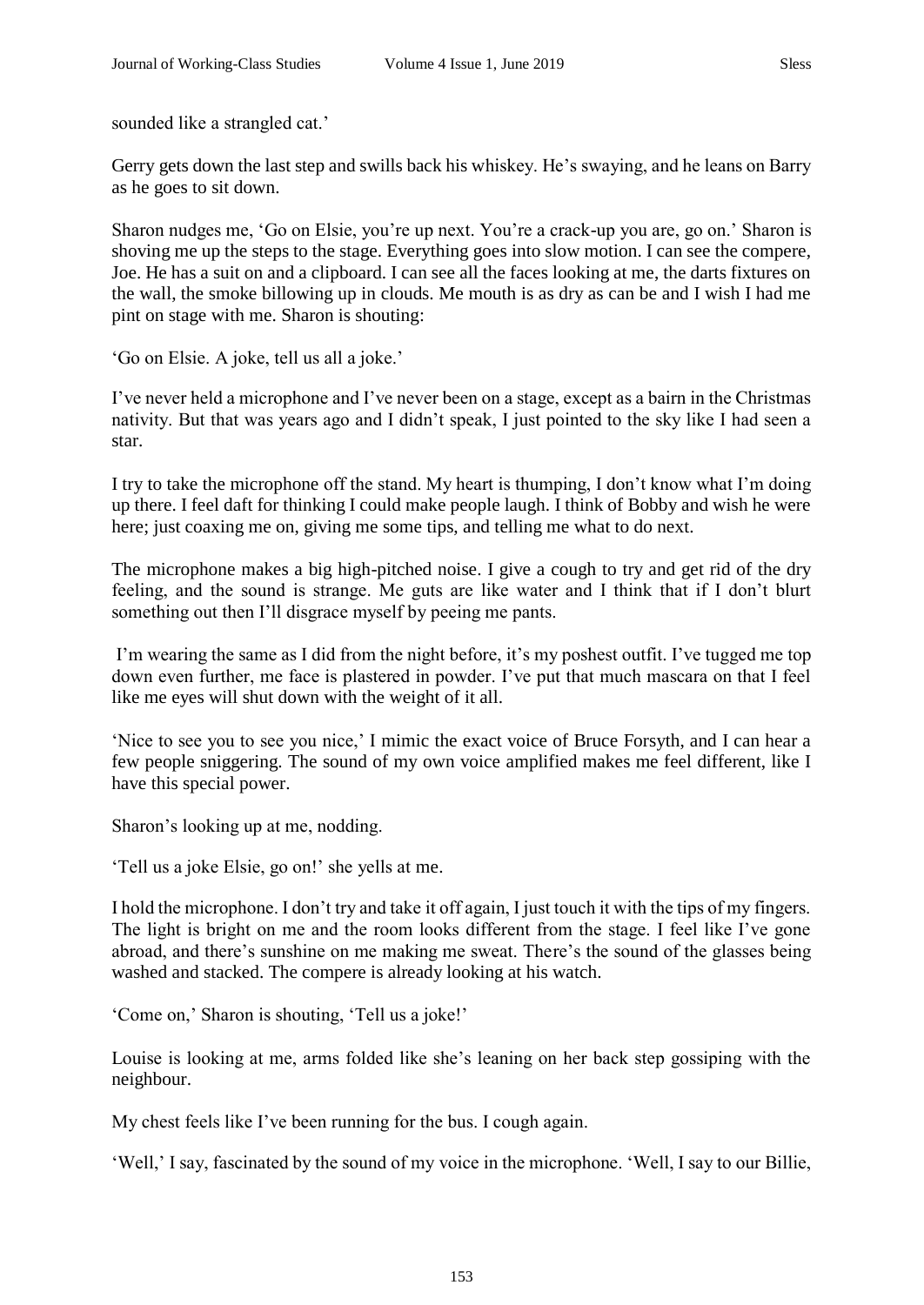'the next-door neighbour's husband makes a cup of tea for his wife every morning, that would be a nice thing, wouldn't it?''

I can see people just staring up at me.

'Does he?' says our Billie, 'Well maybe I can get him to come over and make you one everyday an' all.'

Sharon is laughing. The man who just a minute ago was swilling down a pint is laughing. The man whose nose is a bit purple from too many pints is laughing. So is the compere.

My chest has a full feeling, like I've had a big surprise.

'I work at Chalkie's fruit shop. I was chewing on a bit of carrot while I'm serving a gadgee. I sneeze and this bit of carrot shoots out of my nose and lands on his hand. I look at him, and he looks at me and I say in me best Grangetoon accent: 'We'll not charge you for that bit of carrot, pet.''

Laughter, like I've switched a light on, pours in. I'm that made up.

'It would help if you could sing, flower. We're not that keen on the lasses just telling jokes,' the compere tells me when I get off stage. They might as well have said drive to the moon and back, there's no way I can sing. But I hold onto the idea that I am funny, that people laughed, that I can tell a joke.

'Come back next week and we'll see if we can get a manager in to listen to you.' I'm that excited I can hardly concentrate on anything else. Sharon is yelling at me,

'You'll be leaving Chalkie's in no time!' and I just stare at the next acts, gulping me pint down like I've never had a drink before in me life.

There are two awful singers, and a man playing spoons and talking about his pigeons. Me and Sharon fairly skip home.

I get in the door bursting to tell Billie. When I do tell him, the look on his face takes the night away like it never happened.

\*

I knock at mam's door. She takes one look at me. 'Billie been having a go at you again?' There's no point in tears but I cry anyway.

'You went to the talent show? Yer a daft bugger, you. What made you think to do that?' mam is asking, shocked like I said I stole the Housie money from the club.

'I just wanted to mek people laugh. I can do it mam, I really can.'

'People be laughing at you, pet, no doubt about that. I'll put a brew on. Best thing you can do is stop being a show-off and keep on the good side of Billie.'